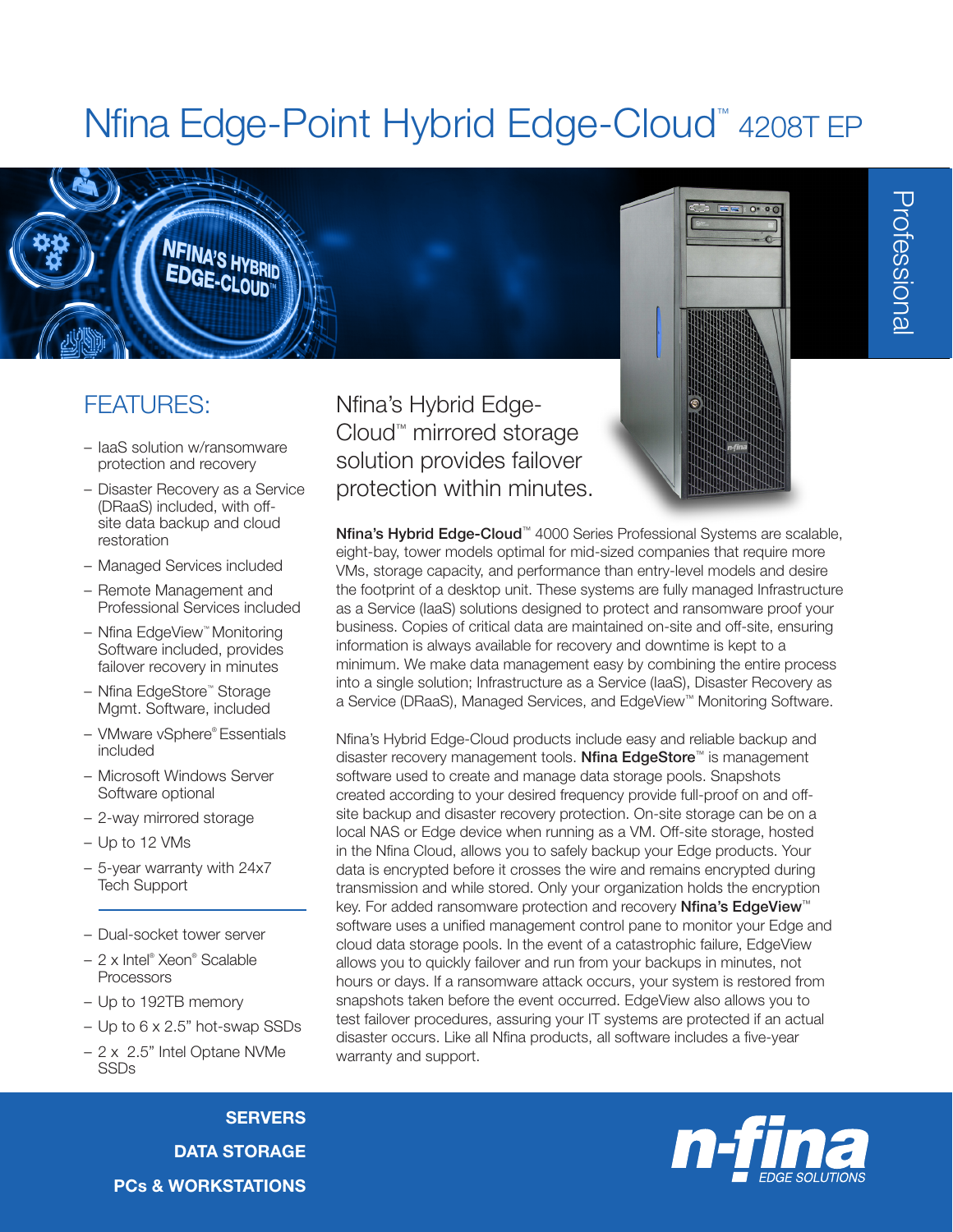# Nfina Edge-Point Hybrid Edge-Cloud™ 4208T EP

#### **SPECIFICATIONS**

| <b>Model</b>                           | 4208T EP-4                                                                                                                                                                              | 4208T EP-8                                                                                             | 4208T EP-12                                                                                            |  |  |
|----------------------------------------|-----------------------------------------------------------------------------------------------------------------------------------------------------------------------------------------|--------------------------------------------------------------------------------------------------------|--------------------------------------------------------------------------------------------------------|--|--|
| Processors                             | 2 x Intel <sup>®</sup> Xeon <sup>®</sup> Silver 4208<br>Scalable processors                                                                                                             | 2 x Intel <sup>®</sup> Xeon <sup>®</sup> Silver 4215<br>Scalable processors                            | 2 x Intel® Xeon® Gold 5217<br>Scalable processors                                                      |  |  |
| Cores & Threads                        | 8 cores, 16 threads (per)                                                                                                                                                               | 8 cores, 16 threads (per)                                                                              | 8 cores, 16 threads (per)                                                                              |  |  |
| Processor Speed                        | 2.1GHz to 3.2GHz (per)                                                                                                                                                                  | 2.5GHz to 3.5GHz (per)                                                                                 | 3.0GHz to 3.7GHz (per)                                                                                 |  |  |
| Intel <sup>®</sup> Smart Cache         | 11MB (per processor)                                                                                                                                                                    | 11MB (per processor)                                                                                   | 11MB (per processor)                                                                                   |  |  |
| Socket                                 | Dual socket P                                                                                                                                                                           | Dual socket P                                                                                          | Dual socket P                                                                                          |  |  |
| Memory Included                        | 96GB memory<br>12 x 8GB DDR4, 2933MHz                                                                                                                                                   | 128GB memory<br>8 x 16GB DDR4, 2933MHz                                                                 | 192GB memory<br>12 x 16GB DDR4, 2933MHz                                                                |  |  |
| <b>Storage Pool Drives</b>             | 6 x 960GB 2.5" hot-swap<br>SSDs (Mirrored)                                                                                                                                              | 6 x 1.92TB 2.5" hot-swap<br>SSDs (Mirrored)                                                            | 4 x 3.84TB 2.5" hot-swap<br>SSDs (Mirrored)                                                            |  |  |
|                                        | 2 x 100GB 2.5" Intel Optane™<br>NVMe SSDs (Write log)                                                                                                                                   | 2 x 100GB 2.5" Intel Optane™<br>NVMe SSDs (Write log)                                                  | 2 x 100GB 2.5" Intel Optane™<br>NVMe SSDs (Write log)                                                  |  |  |
| <b>Boot Drives</b>                     | 2 x 500GB M.2 SSDs                                                                                                                                                                      | 2 x 500GB M.2 SSDs                                                                                     | 2 x 500GB M.2 SSDs                                                                                     |  |  |
| <b>Storage Capacity</b>                | 2.36TB usable                                                                                                                                                                           | 4.72TB usable                                                                                          | 6.29TB usable                                                                                          |  |  |
| <b>Optical Drive</b>                   | 48x CD-RW / 24 x DVD +/-RW, included                                                                                                                                                    |                                                                                                        |                                                                                                        |  |  |
| Storage Controller                     | 1 x 9400-8i8e 12Gb/s SAS Host Bus Adapter                                                                                                                                               |                                                                                                        |                                                                                                        |  |  |
| Remote Management                      |                                                                                                                                                                                         | IPMI 2.0, KVM over HTML5                                                                               |                                                                                                        |  |  |
| <b>TPM</b>                             |                                                                                                                                                                                         | Version 2.0, optional                                                                                  |                                                                                                        |  |  |
| OS/Virtual Platform                    |                                                                                                                                                                                         | VMware vSphere® Essentials                                                                             |                                                                                                        |  |  |
| # of VMs                               | 8<br>$\overline{4}$                                                                                                                                                                     |                                                                                                        | 12                                                                                                     |  |  |
| Software Included                      | Nfina EdgeView <sup>™</sup> Monitoring<br>Nfina EdgeStore <sup>™</sup> 4TB<br>VMware ESXi <sup>™</sup>                                                                                  | Nfina EdgeView <sup>™</sup> Monitoring<br>Nfina EdgeStore <sup>™</sup> 8TB<br>VMware ESXi <sup>™</sup> | Nfina EdgeView <sup>™</sup> Monitoring<br>Nfina EdgeStore <sup>™</sup> 8TB<br>VMware ESXi <sup>™</sup> |  |  |
| <b>Optional Software</b>               | Microsoft <sup>®</sup> Windows Server <sup>®</sup><br>2019, CALs extra                                                                                                                  | Microsoft <sup>®</sup> Windows Server <sup>®</sup><br>2019, CALs extra                                 | Microsoft <sup>®</sup> Windows Server <sup>®</sup><br>2019 Datacenter, CALs extra                      |  |  |
| Managed Services and<br>DRaaS Included | Nfina Cloud - Secure cloud based data backup and storage<br>Nfina Restore - Data recovery from cloud storage                                                                            |                                                                                                        |                                                                                                        |  |  |
| Form Factor                            | 4208T-i20 Tower enclosure, 14.25" x 7.25" x 16.75"                                                                                                                                      |                                                                                                        |                                                                                                        |  |  |
| <b>Operating Temp</b>                  | 0°C to 35°C (50°F to 95°F)                                                                                                                                                              |                                                                                                        |                                                                                                        |  |  |
| Input Voltage                          | 100-127V @ 8.8A, 50/60 Hz<br>200-240V @ 4.4A, 50/60 Hz                                                                                                                                  |                                                                                                        |                                                                                                        |  |  |
| Power Supplies                         | Dual redundant hot-swap 750W AC                                                                                                                                                         |                                                                                                        |                                                                                                        |  |  |
| Regulatory<br>Certifications           | NRTL Nemko (US, Canada), CE (Europe), RCM (Australia/NZ), GS (Germany), FCC (US), ICES-3(A)<br>(Canada), KC (Korea), Ukraine Certification, BSMI (Taiwan), EAC (Russia), VCCI-A (Japan) |                                                                                                        |                                                                                                        |  |  |
| Warranty                               | 5 years, Hardware and Software                                                                                                                                                          |                                                                                                        |                                                                                                        |  |  |